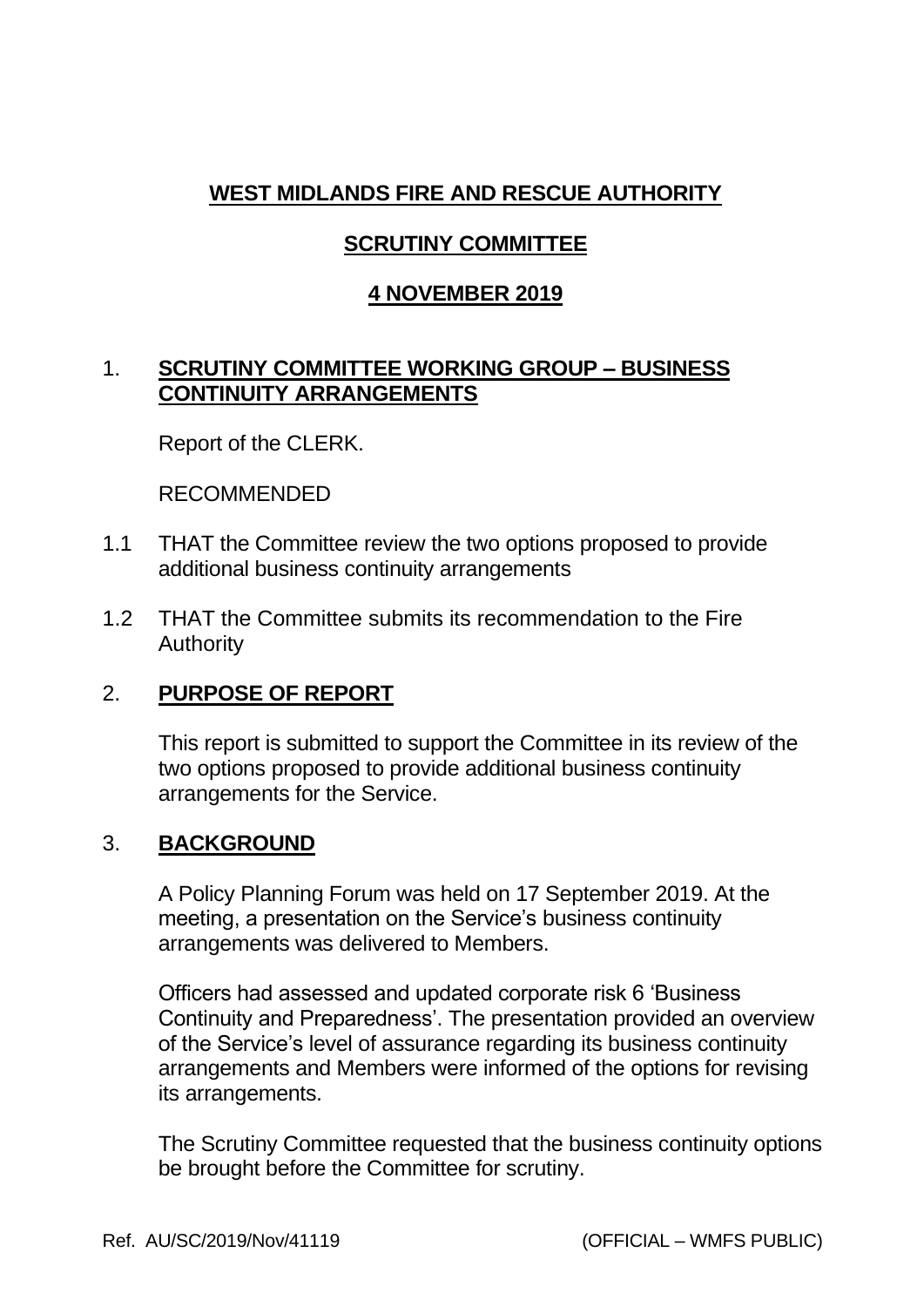An extra meeting of the Committee was convened on 26 September 2019 in which the business continuity options were considered in more detail including:

- Review of the business continuity information
- Working Group discussion, aligned to questions posed by **Members**
- Timeline for the review and next steps

The Committee agreed that:

- The proposed options for business continuity arrangements would be the subject of a review by the Scrutiny Committee
- The scope of the review would be to consider the two proposed options for the business continuity arrangements
- The report on the business continuity arrangements which was due to be submitted to the Fire Authority on 30 September 2019 was to be deferred to allow for the completion of the scrutiny review process

As a result of the above, the Scrutiny Committee Working Group met on 21 October 2019. Upon the request of the Committee, the following witnesses were called to provide information in answer to Members' questions:

- A representative of the Fire Brigade's Union
- Representatives of an external provider who could provide option two
- A Fire and Rescue Service who had implemented a contingent workforce (option one)
- A Fire and Rescue Service who had implemented the services of an external provider (option two)
- A Health and Safety Legal Advisor
- ACFO Sarah Warnes and Hannah Spencer, Senior Resilience Officer, in an advisory capacity to the Committee

### 4. **WORKING GROUP REVIEW OF BUSINESS CONTINUITY ARRANGEMENTS**

4.1 The Scrutiny Committee Working Group are asked to consider and review the two options proposed to provide additional business continuity arrangements for the Service, the two options being: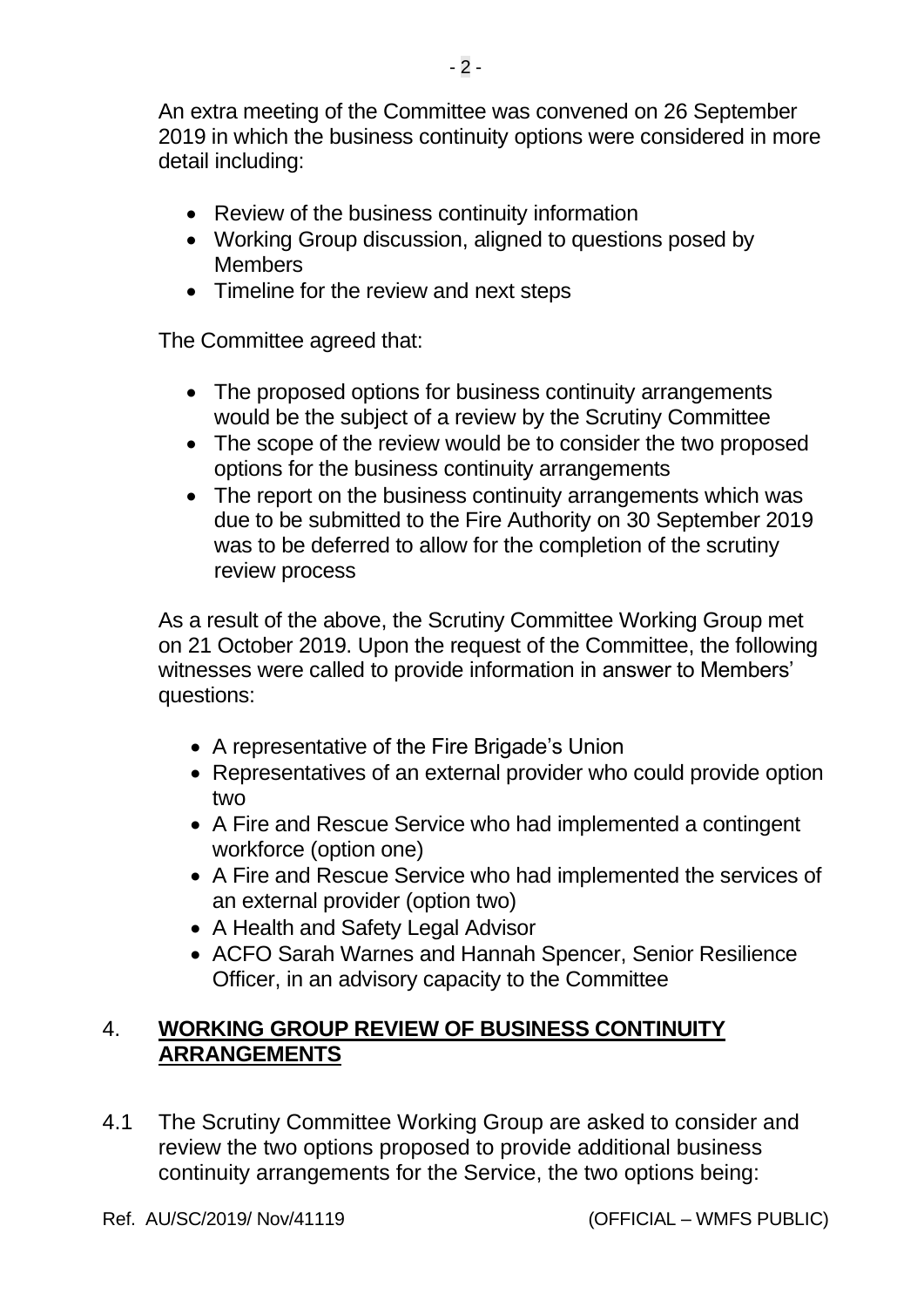- 1. A contingent workforce
- 2. An external provider

It should be noted that option 2, the provision of an external provider, is the option recommended by the Chief Fire Officer to the Fire Authority.

- 4.2 Upon the request of the Committee, as agreed at the meeting held on 21 October 2019, further evidence will be gathered by Officers and by independent witnesses to provide information for consideration by Members during the Scrutiny Committee Working Group Session (as per the meeting agenda). This will include information and clarification on the expectations of the Home Office in terms of the level of assurance that is required.
- 4.3 A legal advisor and Officers of the Service continue to be available in an advisory capacity to provide information for consideration by Members.
- 4.4 It is considered that the information provided by the independent witnesses and Officers, in addition to the information already provided to Members via the Policy Planning Forum held on 17 September 2019 and the associated Fire Authority Report 'Business Continuity Arrangements', will provide the evidence base to enable the Committee to come to a decision on the two options that have been put forward by the Service.
- 4.5 Following agreement by Members, the Committee are to submit its recommendation regarding the two options to the Fire Authority at the next scheduled meeting of the Authority, 18 November 2019. The recommendation of the Committee will be submitted in addition to the report on the business continuity arrangements (which had been previously deferred on 30 September 2019).
- 4.6 Members should note that, in accordance with the Committee's terms of reference, 'In order to allow for separation of the scrutiny and decision-making functions, findings and recommendations of Scrutiny reviews will be presented to the Authority by the Chair of the Scrutiny Committee. Members (excluding substitutes) of the Scrutiny Committee shall not vote on matters arising from Scrutiny reviews.'

## 5. **EQUALITY IMPACT ASSESSMENT**

In preparing this report, an initial Equality Impact Assessment is not required and has not been carried out. The matters contained within